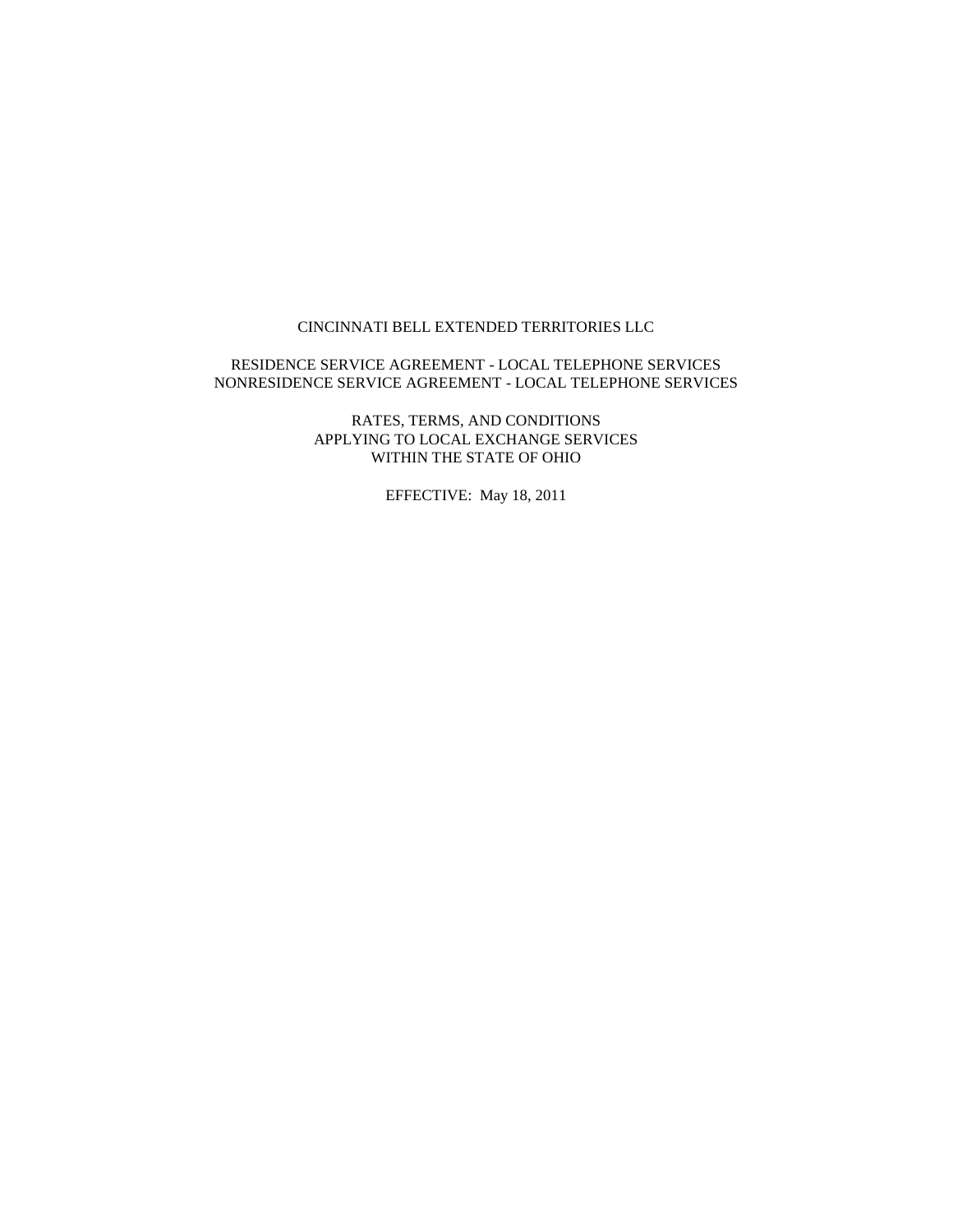| Page Section |
|--------------|
|              |
|              |
|              |
|              |
|              |
|              |
|              |
|              |
|              |
|              |
|              |
|              |
|              |
|              |
|              |
|              |
|              |
|              |
|              |
|              |
|              |
|              |
|              |
|              |
|              |
|              |
|              |
|              |
|              |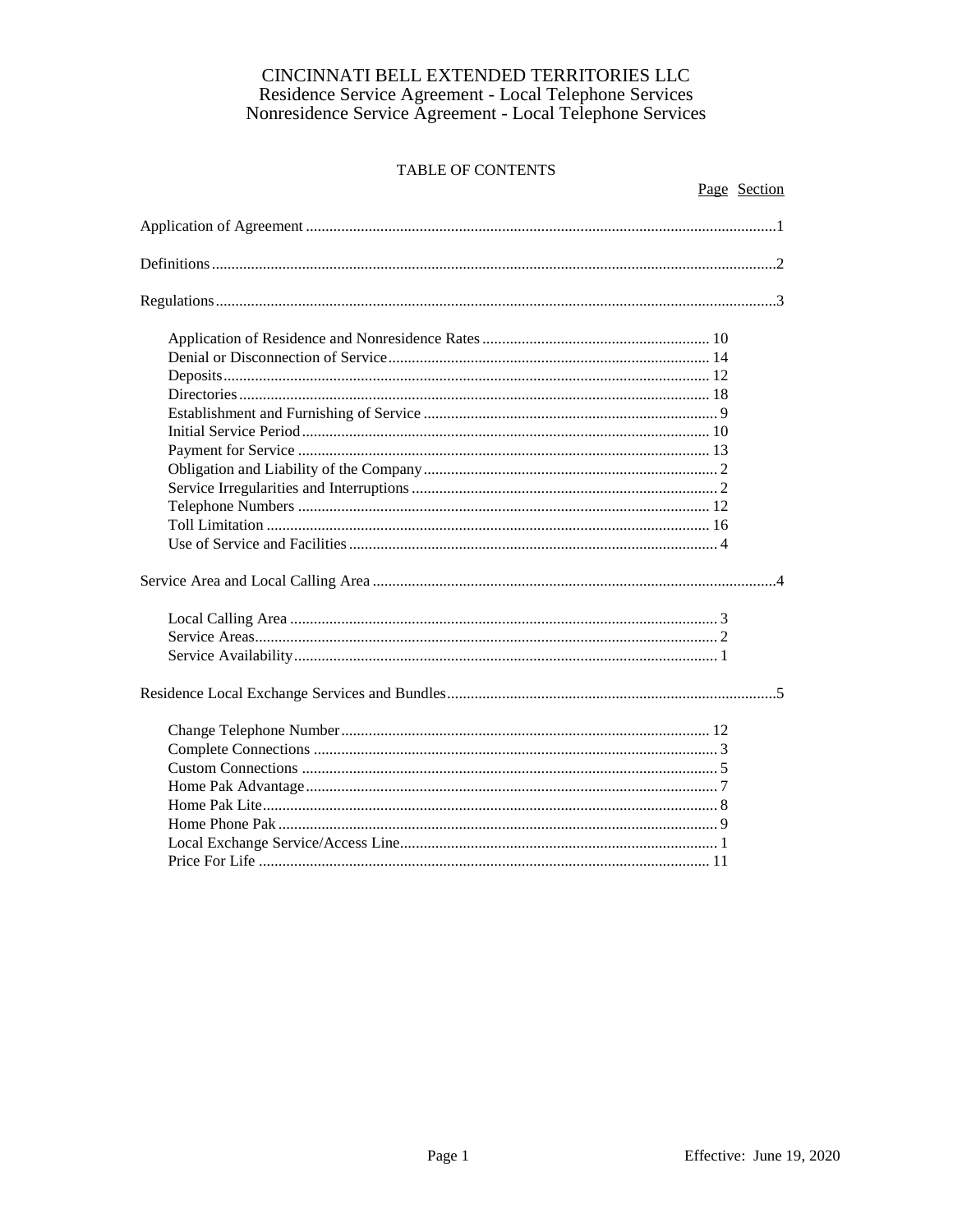| Page Section |
|--------------|
|              |
|              |
|              |
|              |
|              |
|              |
|              |
|              |
|              |
|              |
|              |
|              |
|              |
|              |
|              |
|              |
|              |
|              |
|              |
|              |
|              |
|              |
|              |
|              |
|              |
|              |
|              |
|              |
|              |
|              |
|              |
|              |
|              |
|              |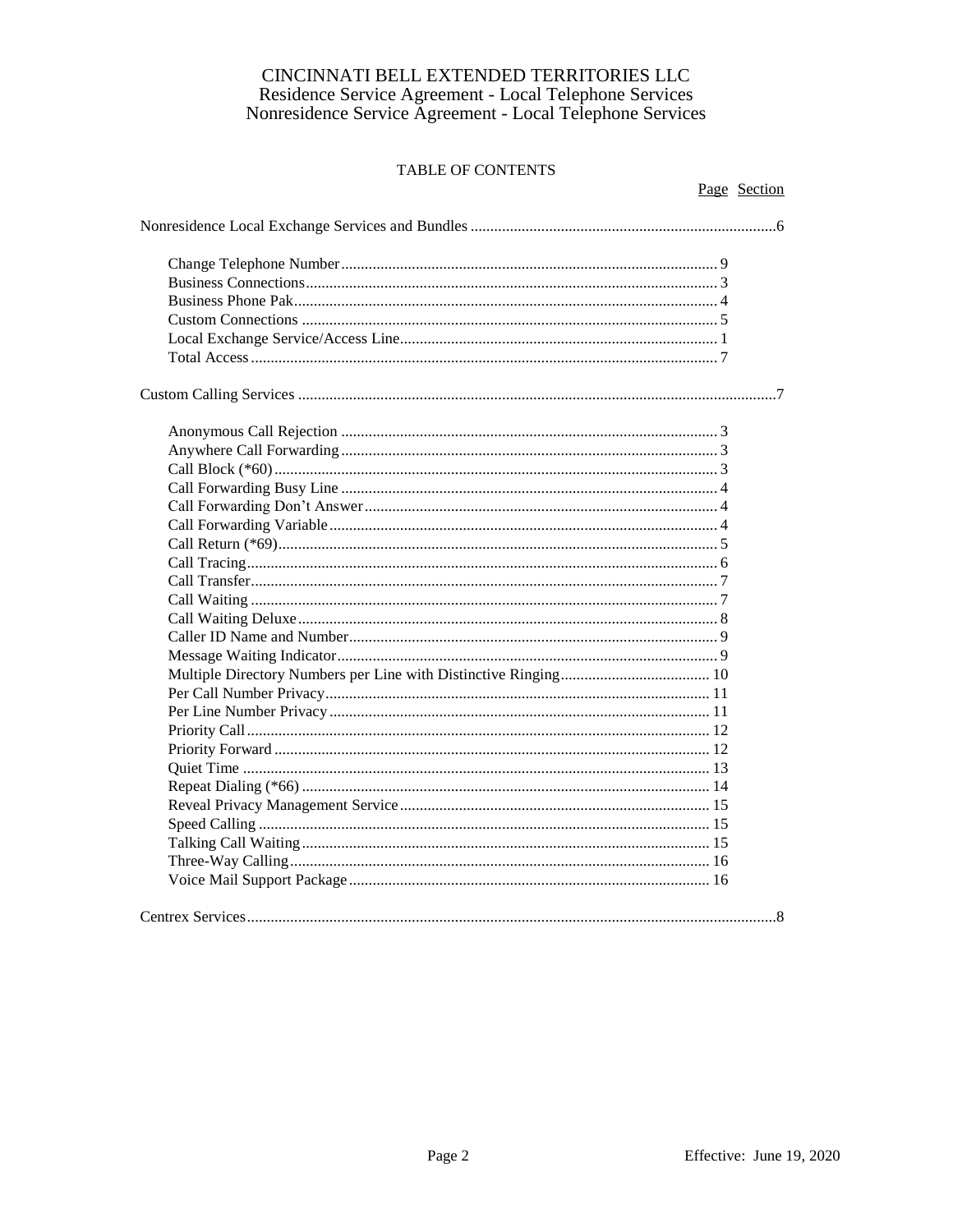| Page Section |
|--------------|
|              |
|              |
|              |
|              |
|              |
|              |
|              |
|              |
|              |
|              |
|              |
|              |